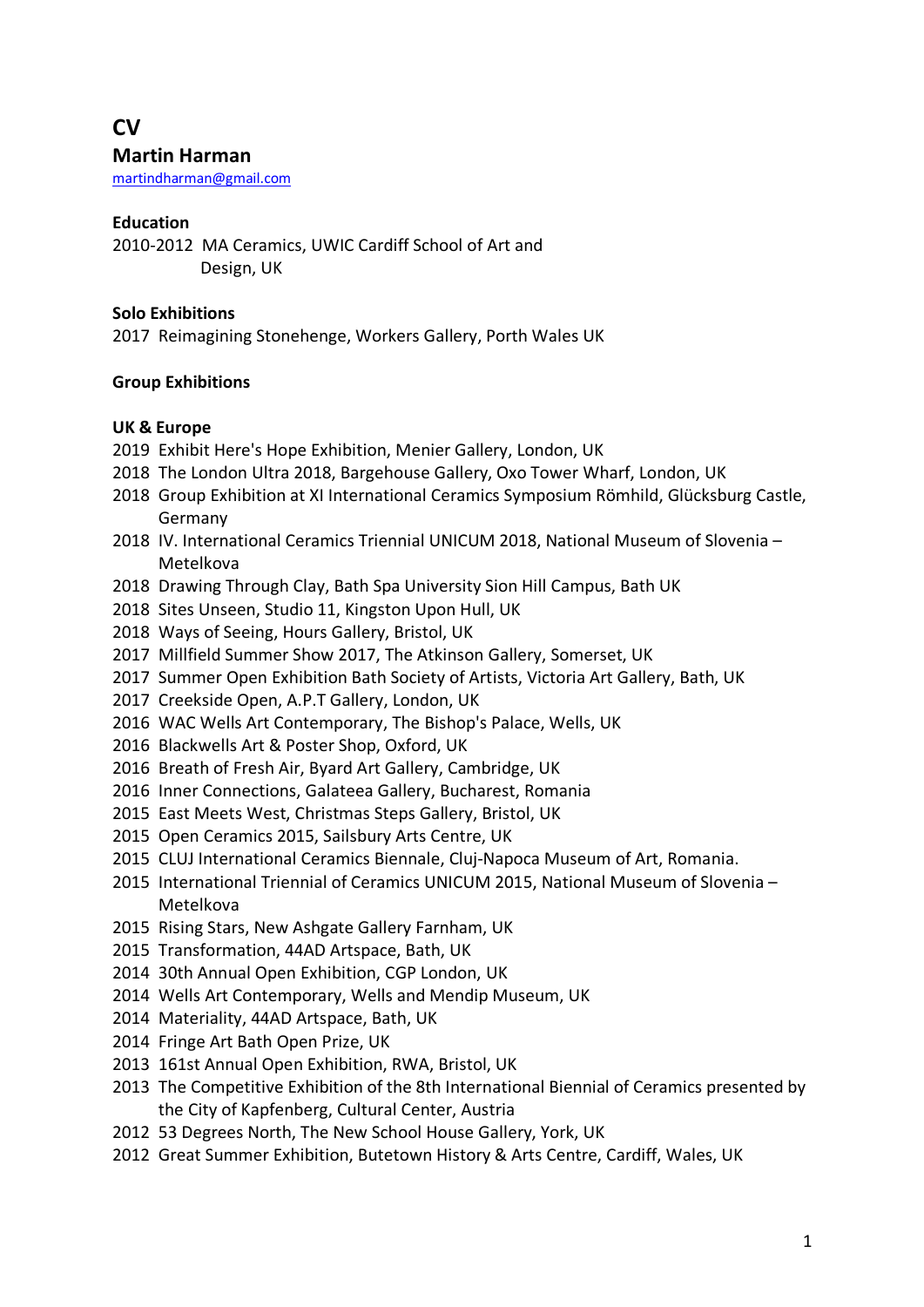# **Asia & Australia**

- 2018 IAC Members Exhibition New Orientalia, New Taipei City Yingge Ceramics Museum, Taiwan
- 2018 IAC Members Exhibition-Free Expression, New Taipei City Yingge Ceramics Museum, Taiwan
- 2016 ICMEA 2016 Emerging artists competition, International Ceramic Art Museums, Fuping, China
- 2016 30th Gold Coast International Ceramic Art Award, Gold Coast City Gallery, Australia
- 2016 Taiwan Ceramics Biennale, New Taipei City Yingge Ceramics Museum, Taiwan
- 2016 Chun Tao (Spring Ceramics), Mad L Gallery, Taipei, Taiwan
- 2016 The Human Condition, MADL (mixed Art Design Life), Taipei, Taiwan

## **Fair**

- 2016 Made by Hand, City Hall Cardiff, UK
- 2016 Top Drawer Craft, Olympia, London, UK
- 2015 Ceramic Art York, Centre of Ceramic Art at York Art Gallery, UK
- 2015 The Other Art Fair Arnolfini, Bristol, UK
- 2014 Islington Contemporary Art & Design Fair, Candid Arts Trust, London, UK

## **Awards**

2014 Bristol First Collective, who purchased his sculpture Juxtaposed at the  $161<sup>st</sup>$  Annual Open Exhibition, Royal West of England Academy, Bristol, UK

# **Public Collections**

- Escape The National Museum of Slovenia
- Circle Cluster and Od-toed Ungulate- Ariana Museum, Geneva, Switzerland
- Sweet Tooth, Honey on the Water and Night as Day XI International Ceramics Symposium Römhild 2018
- Solitude New Taipei City Yingge Ceramics Museum, Taiwan
- QQ International Ceramic Art Museum, China
- Hypnagogia Cluj Art Museum, Romania
- Juxtaposed Bristol First Collective, Bristol
- Sunrise The National Museum of Slovenia

## **Residency**

2018 Cross-cultural Identity Through Clay, Shigaraki Ceramic Cultural Park, Japan

- 2018 XI International Ceramics Symposium Römhild 2018, Glücksburg Castle, Römhild, Germany
- 2017 Drawing Through Clay Bundanon Trust, Bundanon, New South Wales, Australia
- 2015 Guldagergaard International Ceramic Research Center, Denmark

# **Membership**

- UNESCO International Academy of Ceramics IAC: http://www.aiciac.org/en/member/martin-harman/
- Axisweb: http://www.axisweb.org/p/martinharman/